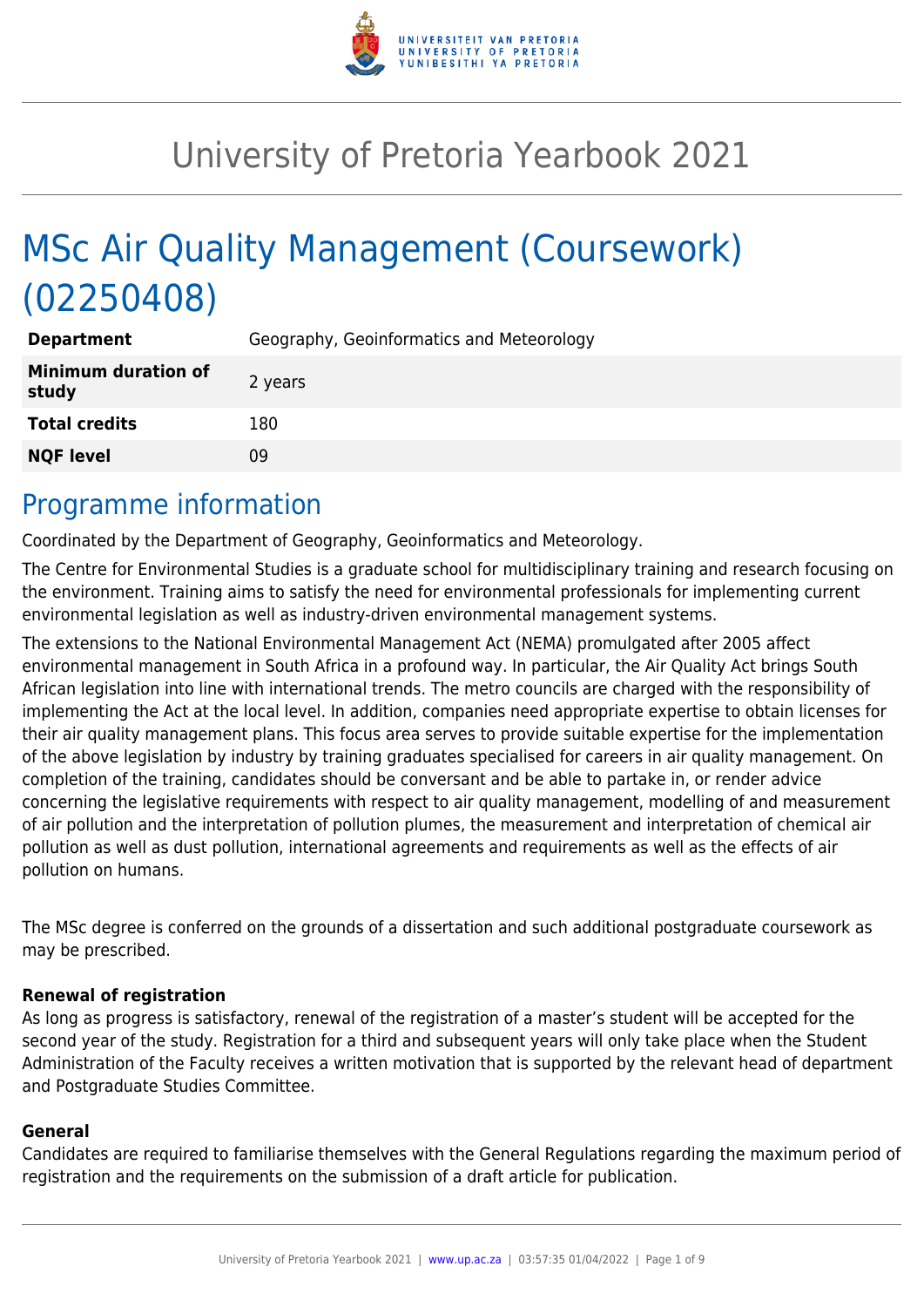

# Admission requirements

- 1. Relevant BScHons degree with mathematics and chemistry passed at first-year level **or** relevant four-year BSc degree with mathematics and chemistry passed at first-year level
- 2. A weighted average of at least 65% at honours or final-year level
- 3. An admission examination may be required
- 4. A CV with contactable references may be required

Note: Additional modules may be required in order to reach the desired standard

# Additional requirements

Candidates must demonstrate proficiency in the English language up to the level required by either the TOEFL test [\(www.ets.org/toefl\)](http://www.ets.org/toefl) or the IELTS language proficiency test ([www.ielts.org](http://www.ielts.org)).

# Promotion to next study year

The progress of all master's candidates is monitored biannually by the supervisor and the postgraduate coordinator. A candidate's study may be terminated if the progress is unsatisfactory or if the candidate is unable to finish his/her studies during the prescribed period.

Subject to exceptions approved by the Dean, on recommendation of the relevant head of department, and where applicable, a student may not enter for the master's examination in the same module more than twice.

# Pass with distinction

The MSc degree is conferred with distinction to candidates who obtain a final average mark of at least 75% and a mark of at least 75% for the dissertation/mini-dissertation from each of the members of the examination panel. Where a member of the examination panel awards a mark of less than 75% for the dissertation/mini-dissertation, that member of the examination panel must offer, in writing, support for his/her decision, or indicate in writing that he/she supports the examination committee's decision to confer the degree with distinction.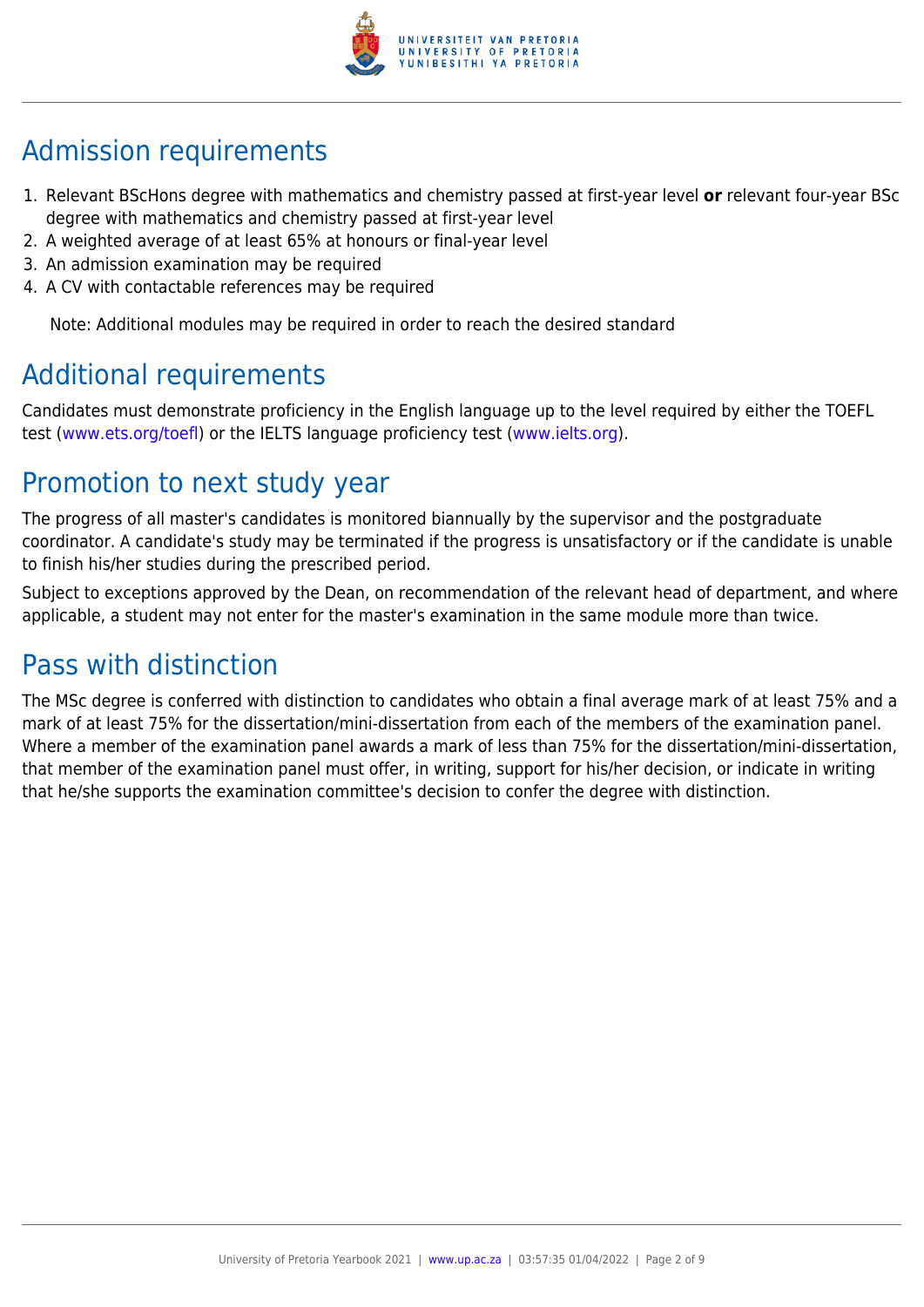

# Curriculum: Year 1

**Minimum credits: 180**

# **Core modules**

# **Boundary layer meteorology 811 (AQM 811)**

| <b>Module credits</b>         | 15.00                                    |
|-------------------------------|------------------------------------------|
| <b>NQF Level</b>              | 09                                       |
| <b>Prerequisites</b>          | No prerequisites.                        |
| <b>Contact time</b>           | 1 lecture per week                       |
| <b>Language of tuition</b>    | Module is presented in English           |
| <b>Department</b>             | Geography Geoinformatics and Meteorology |
| <b>Period of presentation</b> | Year                                     |

#### **Module content**

Introduction to global circulation and South African weather and climate. Mathematical functions and atmospheric balance laws. Stability and mixing heights. The atmospheric boundary layer over urban and rural areas. Turbulence. Earth's energy budget. Transfer and exchange of energy. Introduction to atmospheric and chemical dispersion modelling. Practical modelling of air pollution: Box models, Gausian puff or plume models, stochastic models, trajectory models.

### **Atmospheric chemistry 812 (AQM 812)**

| <b>Module credits</b>         | 15.00                                    |
|-------------------------------|------------------------------------------|
| <b>NQF Level</b>              | 09                                       |
| <b>Prerequisites</b>          | No prerequisites.                        |
| <b>Contact time</b>           | 1 lecture per week                       |
| <b>Language of tuition</b>    | Module is presented in English           |
| <b>Department</b>             | Geography Geoinformatics and Meteorology |
| <b>Period of presentation</b> | Year                                     |

#### **Module content**

The history of atmospheric pollution. Cycles of matter and atmospheric transformations. Gaseous inorganic pollutants. Gas phase organic pollutants. Particulates. The chemistry of atmospheric environmental problems, including acid rain; global warming; ozone depletion; persistant organic pollutants; and photochemical smog. Atmospheric monitoring: sampling methods; sampling strategies; and analytical techniques.

### **Atmospheric thermodynamics 813 (AQM 813)**

| <b>Module credits</b> | 15.00             |
|-----------------------|-------------------|
| <b>NQF Level</b>      | 09                |
| <b>Prerequisites</b>  | No prerequisites. |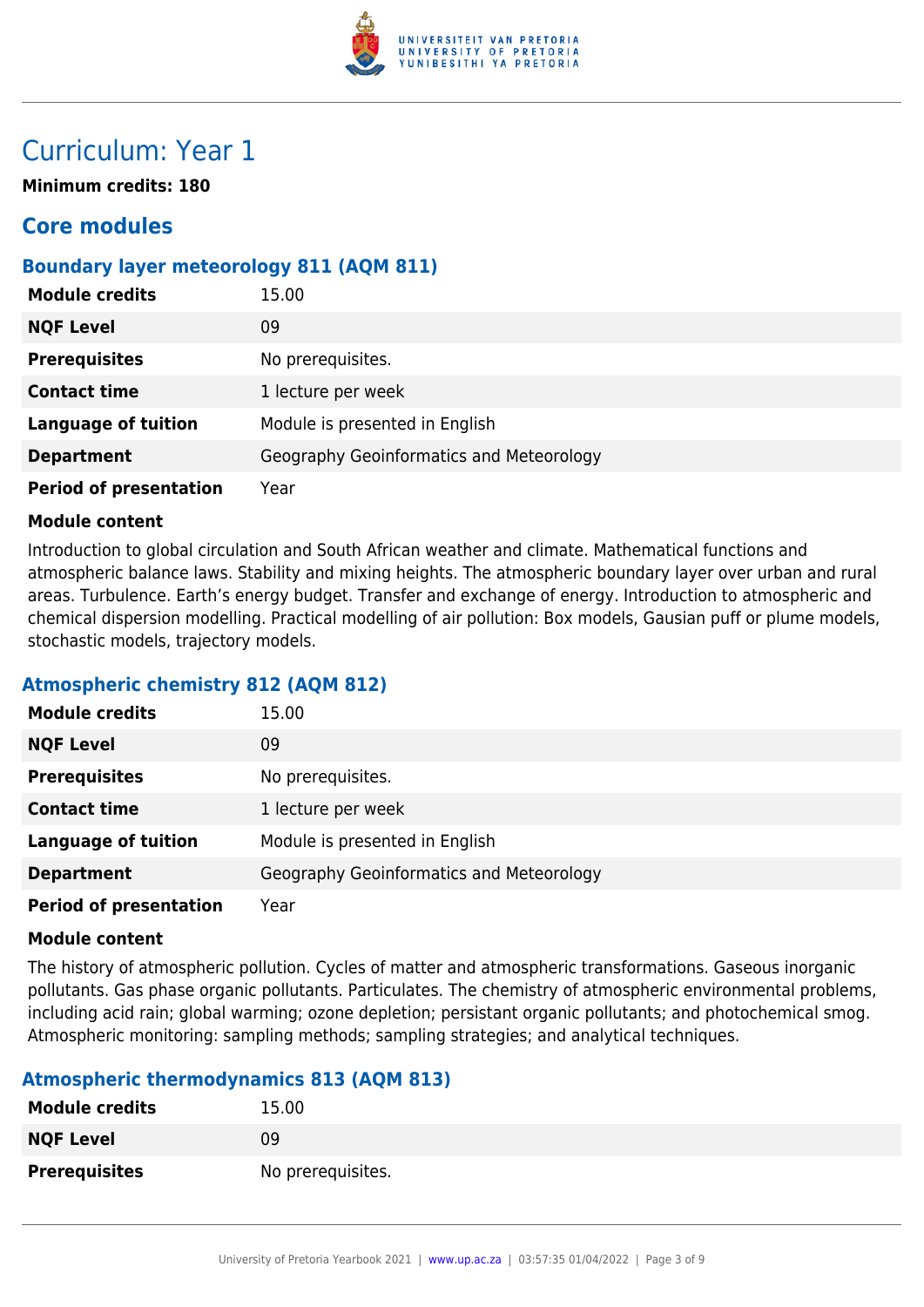

| <b>Contact time</b>           | 1 lecture per week                       |
|-------------------------------|------------------------------------------|
| Language of tuition           | Module is presented in English           |
| <b>Department</b>             | Geography Geoinformatics and Meteorology |
| <b>Period of presentation</b> | Year                                     |

Gas laws. Virtual temperature. The hydrostatic and hypsometric equations. Dry adiabatic processes. The first law of thermodynamics. Latent heat. Stabilities and instabilities. Dry adiabatic temperature lapse rate. Potential temperature. Inversion layers. Atmospheric moisture and saturated-adiabatic processes. Vapour pressure. Saturation and condensation. Dew and frost point. Relative humidity. Saturated adiabatic temperature lapse rate. Cloud and rain formation. The second law of thermodynamics

#### **Air pollution: society and environment 814 (AQM 814)**

| <b>Module credits</b>         | 15.00                                    |
|-------------------------------|------------------------------------------|
| <b>NQF Level</b>              | 09                                       |
| <b>Prerequisites</b>          | No prerequisites.                        |
| <b>Contact time</b>           | 1 lecture per week                       |
| <b>Language of tuition</b>    | Module is presented in English           |
| <b>Department</b>             | Geography Geoinformatics and Meteorology |
| <b>Period of presentation</b> | Year                                     |

#### **Module content**

International air quality criteria and standards. Ambient air quality and meteorological monitoring. Domestic pollution. Household fuel burning. Vehicle emissions. Toxicology and physiology. Industrial pollution. Emissions inventory and report sources. Air pollution and biomass. Air pollution control. Identification of alert air quality thresholds and associate information reporting, investigation and mitigation requirements. Renewable energy. Air pollution and climate. Practical experience.

#### **Environmental paradigms 810 (ENV 810)**

| <b>Module credits</b>         | 15.00                                    |
|-------------------------------|------------------------------------------|
| <b>NQF Level</b>              | 09                                       |
| <b>Prerequisites</b>          | No prerequisites.                        |
| <b>Contact time</b>           | 5 discussion classes per week            |
| <b>Language of tuition</b>    | Module is presented in English           |
| <b>Department</b>             | Geography Geoinformatics and Meteorology |
| <b>Period of presentation</b> | Semester 1                               |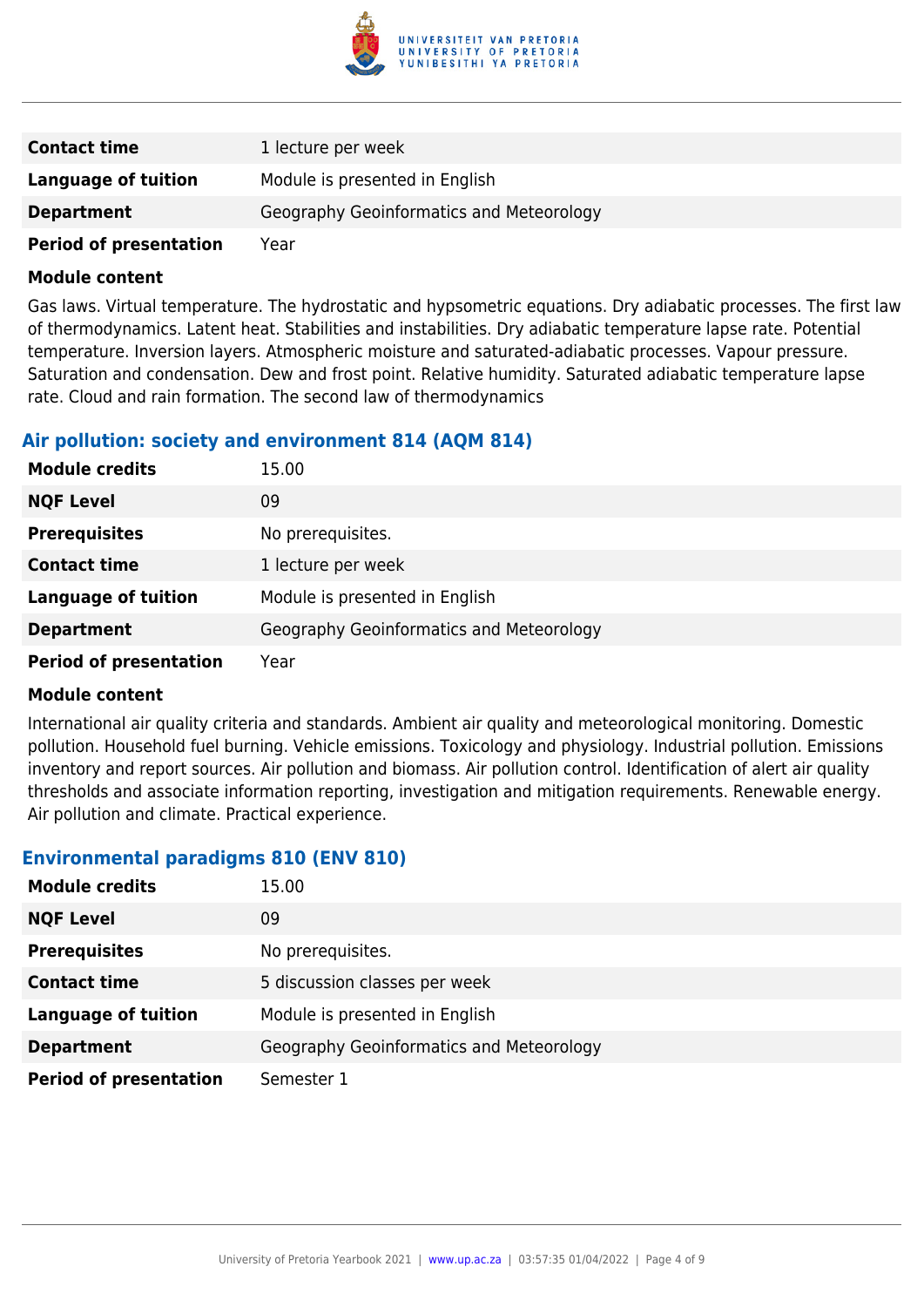

Environmental philosophy and ethics, environmental ecology, environment, society and development, environmental economics, environmental management, critical resources management: water utilisation, air quality control, land-use planning: soil characteristics, biodiversity planning, critical resource management: determinism vs co-evolutionary environmental frameworks, research methodology and practice.

# **Environmental law 816 (ENV 816)**

| 09<br><b>NQF Level</b>                                                                        |
|-----------------------------------------------------------------------------------------------|
| <b>Service modules</b><br>Faculty of Law                                                      |
| No prerequisites.<br><b>Prerequisites</b>                                                     |
| 1 lecture per week, 1 web-based period per week, 2 practicals per week<br><b>Contact time</b> |
| <b>Language of tuition</b><br>Module is presented in English                                  |
| Geography Geoinformatics and Meteorology<br><b>Department</b>                                 |
| <b>Period of presentation</b><br>Semester 1 or Semester 2                                     |

#### **Module content**

Legislation for sustainable development within the framework of international agreements, the different acts affecting water quality and water use, the SEMAs within the NEMA framework, the NEMA EIA regulations, legislation pertaining to hazardous substances, interaction between mining development and NEMA, energy law, strategic environmental legislation, marine and coastal management.

### **Mini-dissertation 891 (ENV 891)**

| <b>Module credits</b>         | 90.00                                    |
|-------------------------------|------------------------------------------|
| <b>NQF Level</b>              | 09                                       |
| <b>Prerequisites</b>          | No prerequisites.                        |
| <b>Language of tuition</b>    | Module is presented in English           |
| <b>Department</b>             | Geography Geoinformatics and Meteorology |
| <b>Period of presentation</b> | Year                                     |

#### **Module content**

The student needs to conduct a research project under the supervision of an academic member of staff associated with the Centre for Environmental Studies. This project needs to be of a sufficient quality to be publishable in the open scientific literature. The research report is examined as a manuscript for a suitable journal.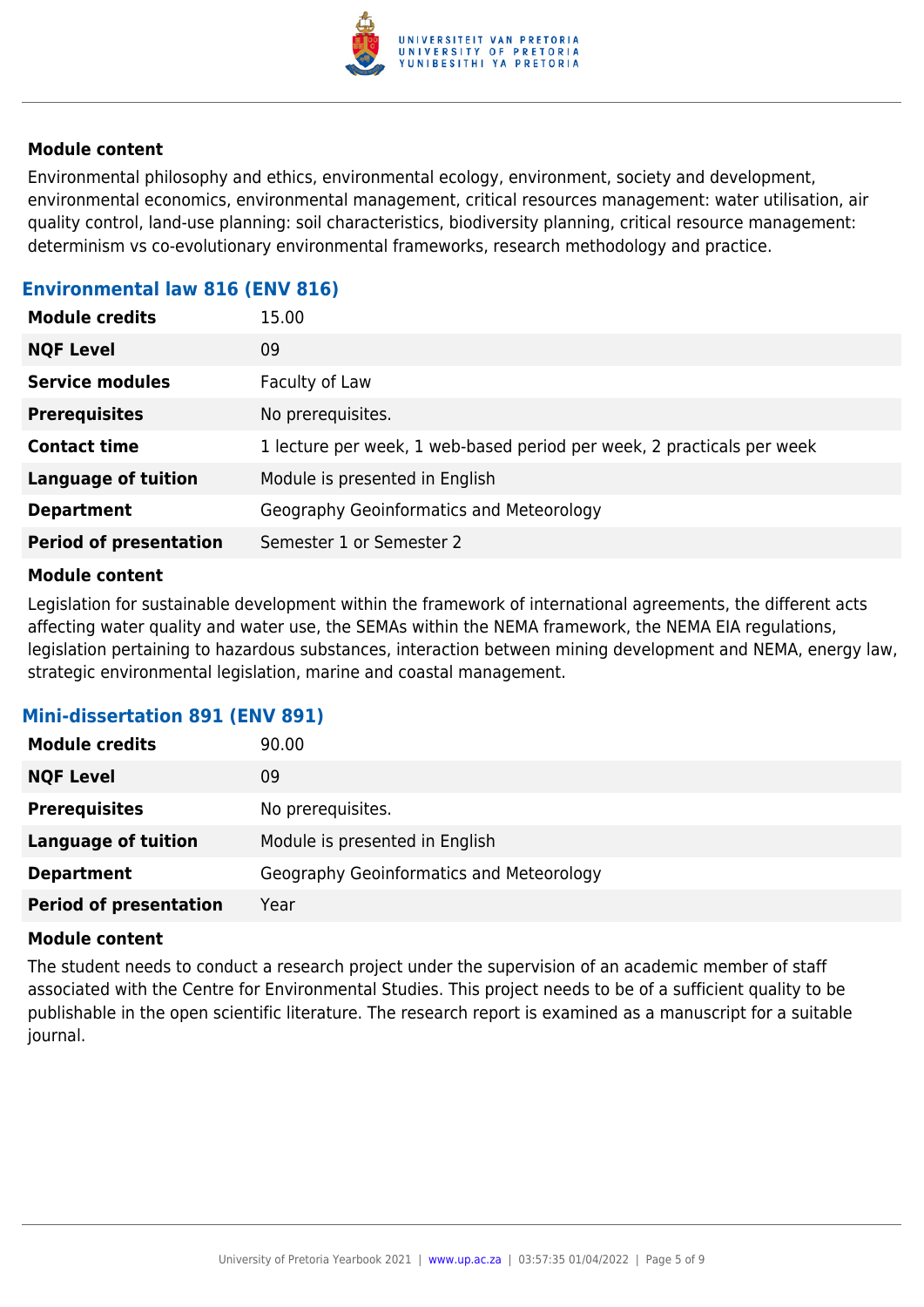

# Curriculum: Final year

**Minimum credits: 180**

# **Core modules**

# **Boundary layer meteorology 811 (AQM 811)**

| <b>Module credits</b>         | 15.00                                    |
|-------------------------------|------------------------------------------|
| <b>NQF Level</b>              | 09                                       |
| <b>Prerequisites</b>          | No prerequisites.                        |
| <b>Contact time</b>           | 1 lecture per week                       |
| <b>Language of tuition</b>    | Module is presented in English           |
| <b>Department</b>             | Geography Geoinformatics and Meteorology |
| <b>Period of presentation</b> | Year                                     |

#### **Module content**

Introduction to global circulation and South African weather and climate. Mathematical functions and atmospheric balance laws. Stability and mixing heights. The atmospheric boundary layer over urban and rural areas. Turbulence. Earth's energy budget. Transfer and exchange of energy. Introduction to atmospheric and chemical dispersion modelling. Practical modelling of air pollution: Box models, Gausian puff or plume models, stochastic models, trajectory models.

### **Atmospheric chemistry 812 (AQM 812)**

| <b>Module credits</b>         | 15.00                                    |
|-------------------------------|------------------------------------------|
| <b>NQF Level</b>              | 09                                       |
| <b>Prerequisites</b>          | No prerequisites.                        |
| <b>Contact time</b>           | 1 lecture per week                       |
| <b>Language of tuition</b>    | Module is presented in English           |
| <b>Department</b>             | Geography Geoinformatics and Meteorology |
| <b>Period of presentation</b> | Year                                     |

#### **Module content**

The history of atmospheric pollution. Cycles of matter and atmospheric transformations. Gaseous inorganic pollutants. Gas phase organic pollutants. Particulates. The chemistry of atmospheric environmental problems, including acid rain; global warming; ozone depletion; persistant organic pollutants; and photochemical smog. Atmospheric monitoring: sampling methods; sampling strategies; and analytical techniques.

### **Atmospheric thermodynamics 813 (AQM 813)**

| <b>Module credits</b> | 15.00             |
|-----------------------|-------------------|
| <b>NQF Level</b>      | 09                |
| <b>Prerequisites</b>  | No prerequisites. |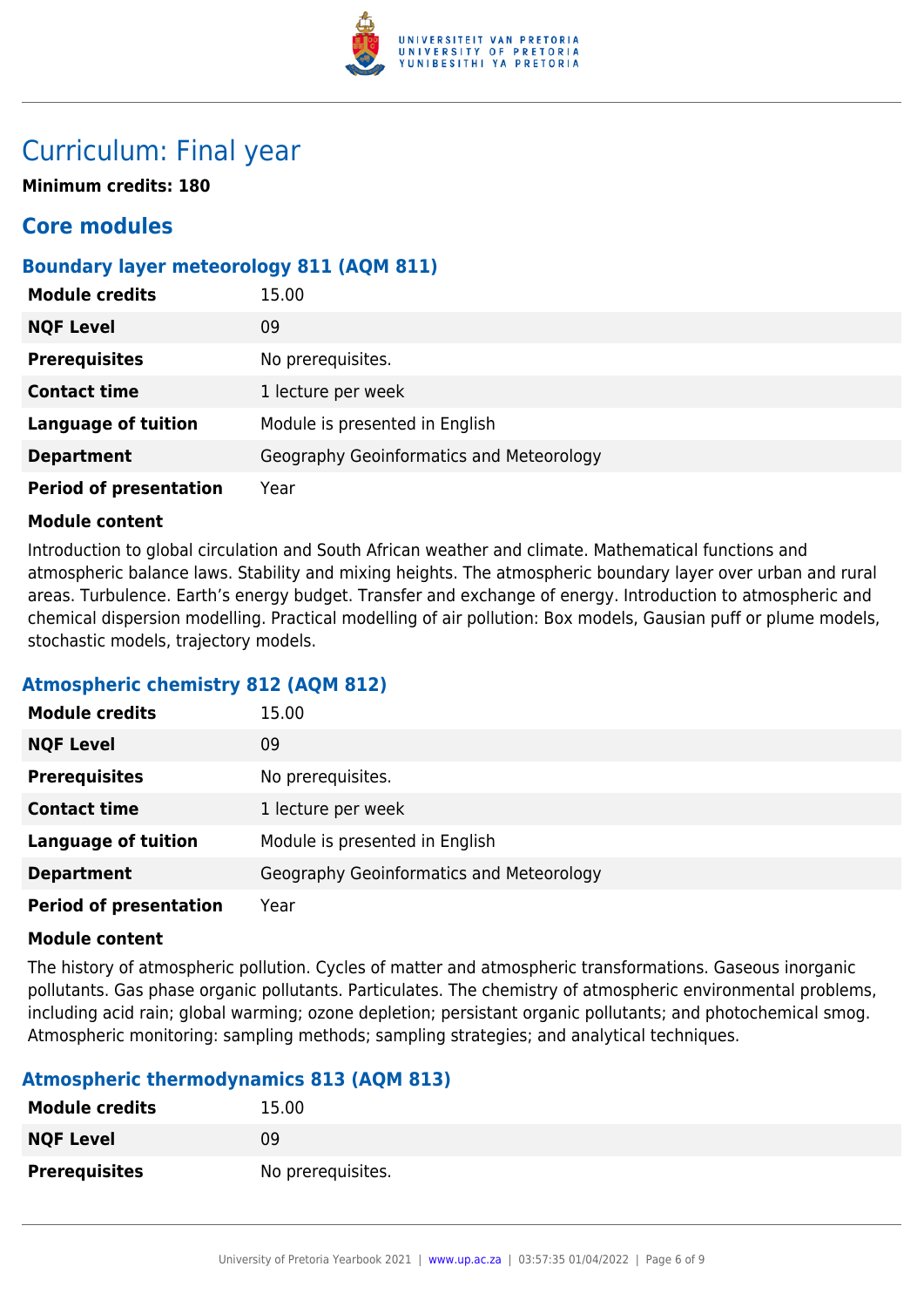

| <b>Contact time</b>           | 1 lecture per week                       |
|-------------------------------|------------------------------------------|
| Language of tuition           | Module is presented in English           |
| <b>Department</b>             | Geography Geoinformatics and Meteorology |
| <b>Period of presentation</b> | Year                                     |

Gas laws. Virtual temperature. The hydrostatic and hypsometric equations. Dry adiabatic processes. The first law of thermodynamics. Latent heat. Stabilities and instabilities. Dry adiabatic temperature lapse rate. Potential temperature. Inversion layers. Atmospheric moisture and saturated-adiabatic processes. Vapour pressure. Saturation and condensation. Dew and frost point. Relative humidity. Saturated adiabatic temperature lapse rate. Cloud and rain formation. The second law of thermodynamics

#### **Air pollution: society and environment 814 (AQM 814)**

| <b>Module credits</b>         | 15.00                                    |
|-------------------------------|------------------------------------------|
| <b>NQF Level</b>              | 09                                       |
| <b>Prerequisites</b>          | No prerequisites.                        |
| <b>Contact time</b>           | 1 lecture per week                       |
| <b>Language of tuition</b>    | Module is presented in English           |
| <b>Department</b>             | Geography Geoinformatics and Meteorology |
| <b>Period of presentation</b> | Year                                     |

#### **Module content**

International air quality criteria and standards. Ambient air quality and meteorological monitoring. Domestic pollution. Household fuel burning. Vehicle emissions. Toxicology and physiology. Industrial pollution. Emissions inventory and report sources. Air pollution and biomass. Air pollution control. Identification of alert air quality thresholds and associate information reporting, investigation and mitigation requirements. Renewable energy. Air pollution and climate. Practical experience.

#### **Environmental paradigms 810 (ENV 810)**

| <b>Module credits</b>         | 15.00                                    |
|-------------------------------|------------------------------------------|
| <b>NQF Level</b>              | 09                                       |
| <b>Prerequisites</b>          | No prerequisites.                        |
| <b>Contact time</b>           | 5 discussion classes per week            |
| <b>Language of tuition</b>    | Module is presented in English           |
| <b>Department</b>             | Geography Geoinformatics and Meteorology |
| <b>Period of presentation</b> | Semester 1                               |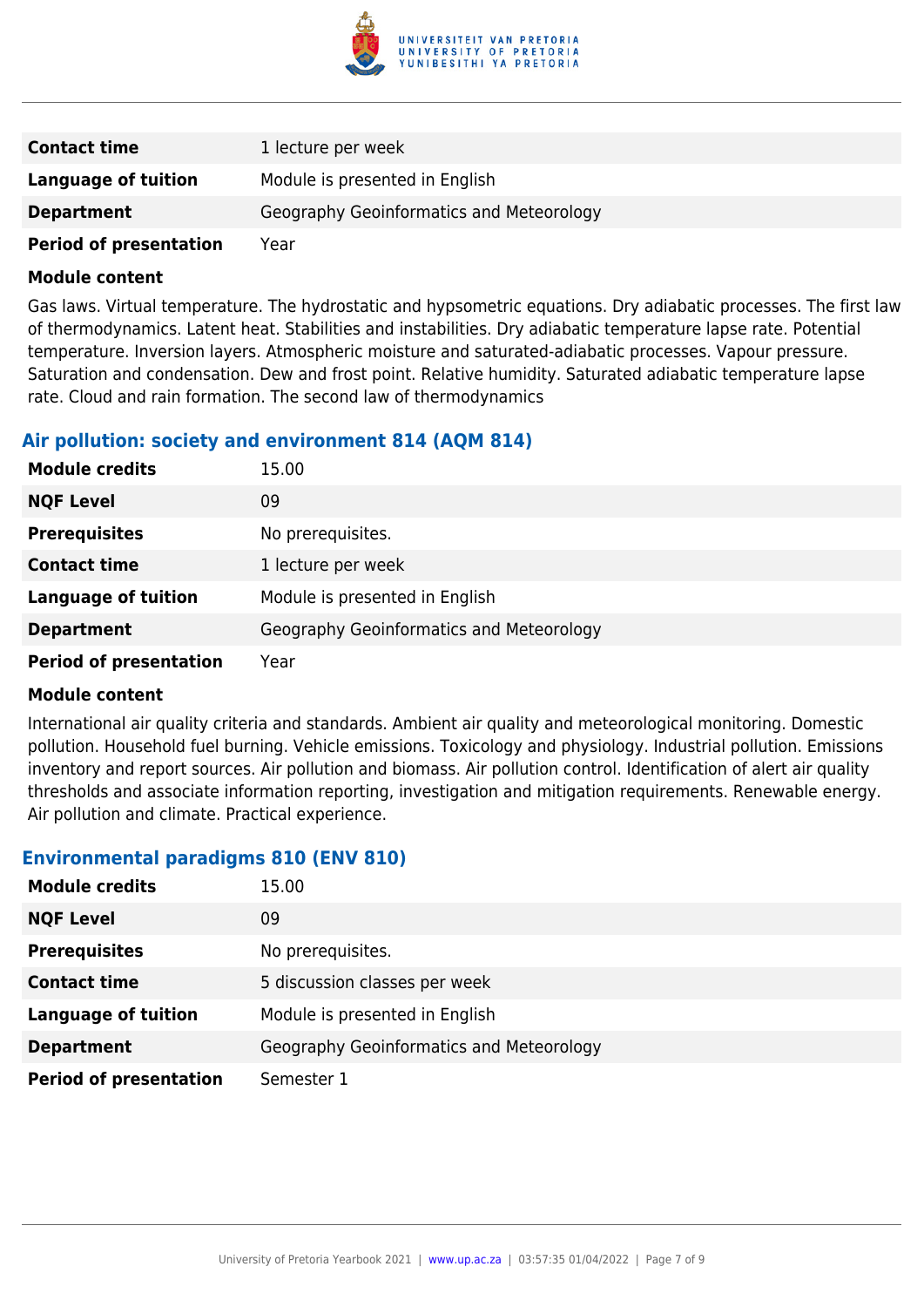

Environmental philosophy and ethics, environmental ecology, environment, society and development, environmental economics, environmental management, critical resources management: water utilisation, air quality control, land-use planning: soil characteristics, biodiversity planning, critical resource management: determinism vs co-evolutionary environmental frameworks, research methodology and practice.

# **Environmental law 816 (ENV 816)**

| <b>Module credits</b>         | 15.00                                                                  |
|-------------------------------|------------------------------------------------------------------------|
| <b>NQF Level</b>              | 09                                                                     |
| <b>Service modules</b>        | Faculty of Law                                                         |
| <b>Prerequisites</b>          | No prerequisites.                                                      |
| <b>Contact time</b>           | 1 lecture per week, 1 web-based period per week, 2 practicals per week |
| <b>Language of tuition</b>    | Module is presented in English                                         |
| <b>Department</b>             | Geography Geoinformatics and Meteorology                               |
| <b>Period of presentation</b> | Semester 1 or Semester 2                                               |

#### **Module content**

Legislation for sustainable development within the framework of international agreements, the different acts affecting water quality and water use, the SEMAs within the NEMA framework, the NEMA EIA regulations, legislation pertaining to hazardous substances, interaction between mining development and NEMA, energy law, strategic environmental legislation, marine and coastal management.

### **Mini-dissertation 891 (ENV 891)**

| <b>Module credits</b>         | 90.00                                    |
|-------------------------------|------------------------------------------|
| <b>NQF Level</b>              | 09                                       |
| <b>Prerequisites</b>          | No prerequisites.                        |
| <b>Language of tuition</b>    | Module is presented in English           |
| <b>Department</b>             | Geography Geoinformatics and Meteorology |
| <b>Period of presentation</b> | Year                                     |

#### **Module content**

The student needs to conduct a research project under the supervision of an academic member of staff associated with the Centre for Environmental Studies. This project needs to be of a sufficient quality to be publishable in the open scientific literature. The research report is examined as a manuscript for a suitable journal.

The information published here is subject to change and may be amended after the publication of this information. The [General Regulations \(G Regulations\)](https://www.up.ac.za/yearbooks/2021/rules/view/REG) apply to all faculties of the University of Pretoria. It is expected of students to familiarise themselves well with these regulations as well as with the information contained in the [General Rules](https://www.up.ac.za/yearbooks/2021/rules/view/RUL) section.